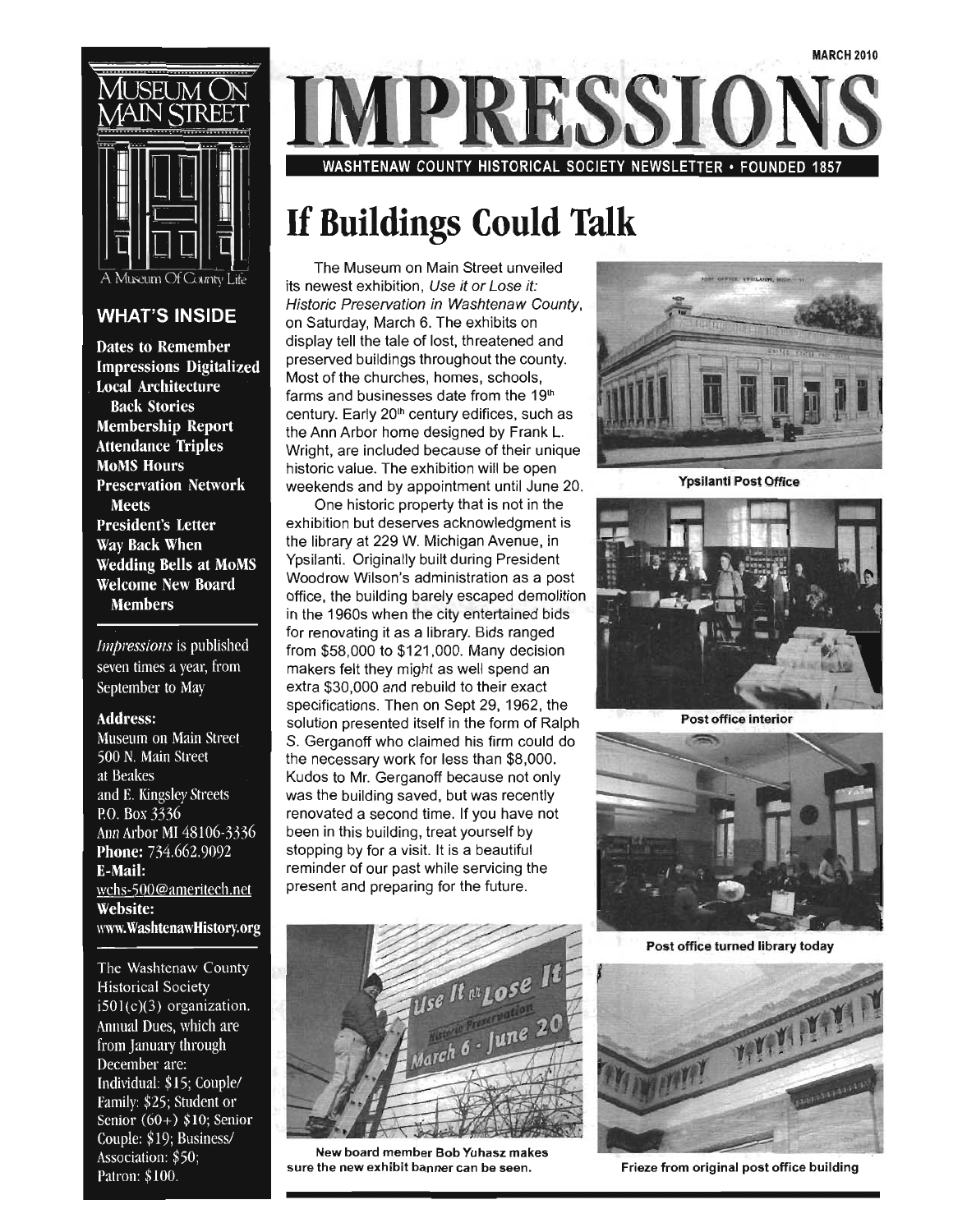#### **WASHTENAW COUNTY HISTORICAL SOCIETY LEADERSHIP**

President Leslie L. Loomans

Vice President Ralph P. Beebe

Immediate Past President Richard L. Galant, PhD

Treasurer Patricia W. Creal

Recording Secretary Judith M. Chrisman

Corresponding Secretary Pauline V. Walters

#### **Directors** Rosemarion A. Blake

Tom Freeman Karen L. Jania Dale Leslie Michelle L. McClellan, PhD Susan Nenadic M. Joanne Nesbit Jay Snyder Jan E. Tripp Susan Cee Wineberg Cynthia Yao Robert Yuhaz

Directors-at-Large Hon. Julie A. Creal Mary Florida Wayne Florida Richard L. Galant, PhD Dean Greb Susan Kosky Donald C. Smith, MD

#### Advisors

Ina Hanel-Gerdenich David LaMoreaux Thomas F. Mich, PhD Louisa Pieper

#### **LESLIE LOOMANS President's Letter**

One of our yet unformed strategic plan objectives is research. As an amateur researcher of county history I generally am searching to simply satisfy a curiosity, as opposed to planning for an article or a book. For some years I have observed an old railroad bed along the south side of the Huron River, a little west of Ann Arbor. My assumption has been that this was an early path of Michigan Central Railroad as it followed the sinuous riverbanks before bridges were added to straighten and shorten the line.

In Brenda Bentley's book, *Riverwalks, Ann Arbor,* she notes the original path of the Michigan Central and includes a portion of the 1843 Washtenaw County map by S. Pettibone, which is before the straightening of the rail line occurred. The full map is at the Bentley Historical Library and within moments it confirmed the section of bed I've observed was indeed part of the original path. An Internet search suggests the Michigan Central reached Dexter in 1840, which fits with the 1843 map. An 1874 Washtenaw County plat map shows the shortened path with the railroad bridges crossing and re-crossing the Huron. So when were the bridges added? I may continue to research.

More recent news includes the appointments of Dale Leslie and Bob Yuhasz to the board of directors, which is now full for the first time since last May. Annually the membership elects officers and four of 12 board positions, which are three-year rolling terms. Under the bylaws the president, with approval of the board, may appoint members to fill vacancies.

### **MoMS Attendance Triples**

In a year characterized by the word "downturn," attendance at the Museum on Main Street has more than tripled since 2008. The exhibitions that created such interest were: Trains in Toyland, Coming to Washtenaw County and Murder, Mayhem and Mischief. And because of the increased number of visitors, donations and gift shop sales are on the rise as well.

### **New Hours at MoMS**

The Museum on Main Street is now open Saturday and Sunday from noon to 4 pm. Groups are welcome, as are individuals, by appointment. Arrangements can be made by calling 734-662-9092. Admission and parking are free. Donations are welcomed.

## **'Thanks for the Memories'**

Thanks to WCHS members Jan Tripp, Karen Jania, Carol Wargelin and Susan Wineberg for a job well done. Led by Tripp, the four spent many hours digitalizing past issues of Impressions. Reading through the earlier years is a wonderful "walk down memory lane" as well as a reminder of what we owe our predecessors. We invite you to read through these past issues at:

http://hvcn.org/info/wchs/website/impressions archive/impressions archive.html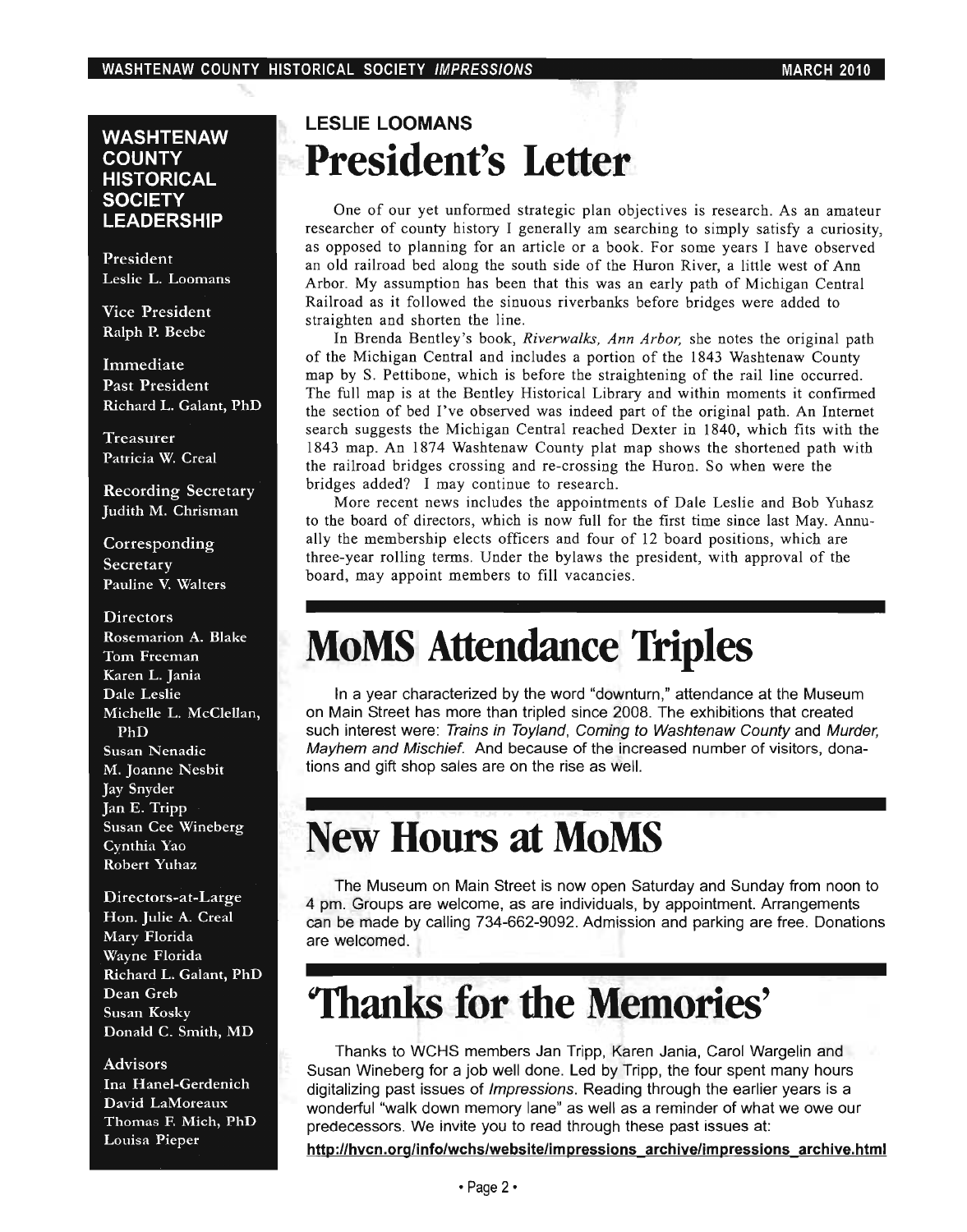# **Membership Report**

As of February 19, 247 people have renewed their membership or have become members of the Washtenaw County Historical Society. The label on the mailer section of your most recent Impressions will indicate whether it is time to renew your membership.

- If the line above your name reads: 20xx, this indicates the most recent year you donated to the Museum Fund, Endowment Fund and/or the Storm Window Fund.
- If the line above your name reads: 20xx / Member 20xx, this indicates the most recent year you were a member and a donor.
- If there is no notation above your name, you have been neither a member nor a donor in recent years.

New members who pay their dues after September are recorded as members for the next 15 months. We welcome all new members and hope you will encourage your friends and family members to join us in carrying out the work and purpose of our Society.

# **Way Back When**

#### Celebrating Women's History Month Circa 1901

To celebrate Women's History Month, Gertrude E. Woodard may have led a parade through Ypsilanti in her 1901 Covert Motorette vehicle. This Ypsilanti resident also led the way for many women by purchasing her own automobile. She traveled to the manufacturer in New York to spend four days learning to drive and care for her new car.



Gertrude Woodward blazing the trail

Woodard graduated from Ypsilanti High School and then in 1892, from Michigan State Normal School. She worked in Chicago as a research librarian before returning to Ypsilanti to work as the assistant librarian at the University of Michigan Law School. Dean Hutchins, when informed of her plan to purchase a car to drive to work, "brought his hand down emphatically on the arm of his chair, exclaiming 'What in the world do you want with an automobile!'" She was not deterred by his response nor the fact that, when she cranked it to begin her journey home, the car made so much noise classes had to pause before resuming.

Woodard's vehicle went a frightening 18 miles per hour, had no reverse gear and required a pint of gasoline for her daily journey to work and back home. She always carried spare gasoline, an extra battery and a sheet of burlap for extricating her car from muddy roads. She never had an accident and could tell the difference in grades of gasoline. She paid \$3.50 for her license and driver's card in 1911. Gertrude never married, living most of her life with her sister, Ada, in Ypsilanti. She died in 1906 at the age of 96.

## **wens Welcomes**  New Board **Members**

Dale R. (for radio) Leslie was born and raised in Ann Arbor, leaving only to attend college and to serve in the U.S. Army. He holds a bachelor's and two master's degrees, including an MA from the University of Michigan. Dale and his former mate, Linda, have two sons,The Leslie family founded, owned and operated Leslie Office Supply, Inc. in Ann Arbor for 36 years prior to its sale in 1997. Now retired, Dale actively volunteers in the community at the Kiwanis club, the Washtenaw Historical Society and the Humane Society. He is an avid writer, primarily about local history, and more than 30 of his writings appear on annarbor.com (just enter "Dale Leslie" into the home page search box).

Robert Yuhasz has lived in Washtenaw County his entire life. He was born in Bridgewater, where he lived until he and his family moved to Ann Arbor in 2004. Always interested in history, Robert thought he would be a teacher. While at Eastern Michigan University, however, he changed his major to business administration. After earning a bachelor's degree, Bob went to work for the Ford Motor Company, starting out on the line and then moving into a supervisory position in material handling. He and his wife of 16 years, Diane, have three daughters.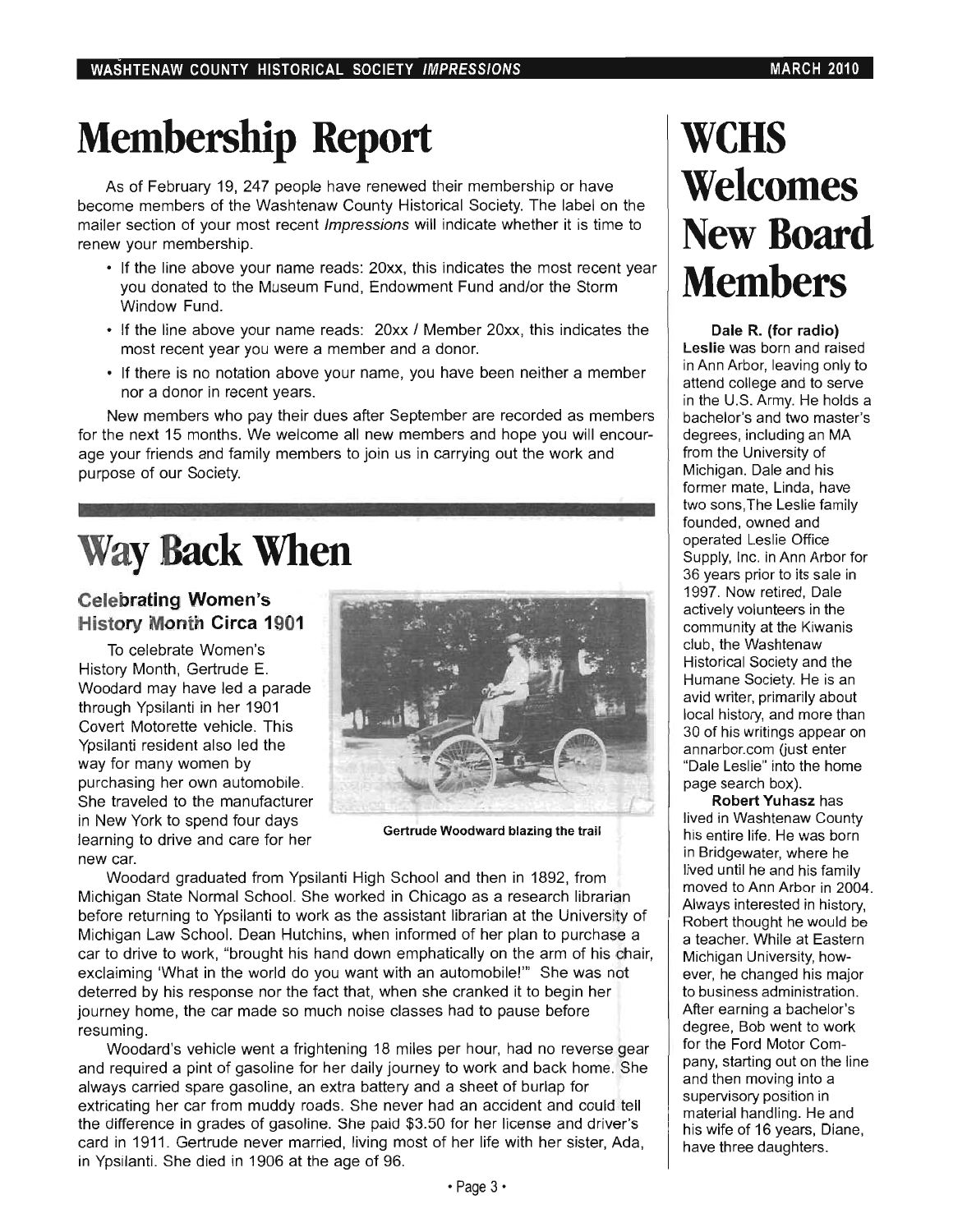#### **Preservation Network to Hold Meeting in**  Ann Arbor

The Michigan Historic Preservation Network (MHPN) conference will be held Thursday, May 13, through noon on Saturday, May 15, at the Michigan League, in Ann Arbor. The conference marks the 30<sup>th</sup> anniversary of MHPN.

Four tracks during the conference will focus on the conference theme, "Celebrating Sustainable Communities," the skills needed to make sustainability work, hands-on techniques, and tours. A daylong workshop on Thursday will be devoted to developing and marketing community heritage assets; Morning sessions in Ypsilanti are complemented by an afternoon 'road trip' to explore the region's transportation network. A bonus session on "Vacation Packaging Basics" is scheduled for Wednesday afternoon.

Special events include the Vendors' Showcase, Community Open House, and Candlelight Tour on Thursday evening; a midday Friday keynote by Carl Elefante, a key figure in the national conversation about historic preservation and sustainable design; and the Annual Preservation Awards Friday evening. Saturday features historic district commissioner training, a tour for those interested in Ann Arbor's Modern architecture, and, for the first time ever, an open-microphone session tapping the paranormal to better understand your historic property.

For more information, go to www.mhpn.org

# **Back Stories of Local Architecture**

Why does the Arena Bar building at Fourth and Washington have a weathervane shaped like a COW?1

How did Harris Hall get its name?2

What building had entrances on both Main and Washington?3

These are a few of the tidbits that entertained and educated those who attended the February 21st WCHS PowerPoint presentation at the Downtown Ann Arbor District Library. In their talk, Ann Arbor Historian Wystan Stevens, and U of M Professor of Architecture Kingsbury Marzolf, presented material from an 1893 book titled Art Work of Washtenaw County. The book contains black and white photographic plates that illustrate specimens of local architecture, among them churches, business blocks and University buildings. Stevens and Marzolf said that they wonder why some were included while others were omitted.

For example, the oldest structure in the book was built in 1860, while two noteworthy



Harrier and Walker Buildings in the 1800s



Harrier and Walker Buildings now

temple-style Greek revival homes of that era were left out. One is the home of bookseller and publisher George Wahr, and the other is Kempf House. Was Greek revival considered passé according to the elevated taste of the 1890s? Stevens and

Marzolf pointed out that the book features four buildings owned by Junius Beal, including his house, an 1860 structure that stood on the present site of the downtown library. Stevens suspects that Beal subscribed heavily to the book project, skewing

attention to his properties.

"That would make Art Work of Washtenaw County at least in part a vanity project," said Stevens. "That may explain why the worthy Baptist and Unitarian churches were left out, while other churches received whole pages for themselves."

Included in the book is Dr. Chase's Steam Printing Works, on the



• Page 4·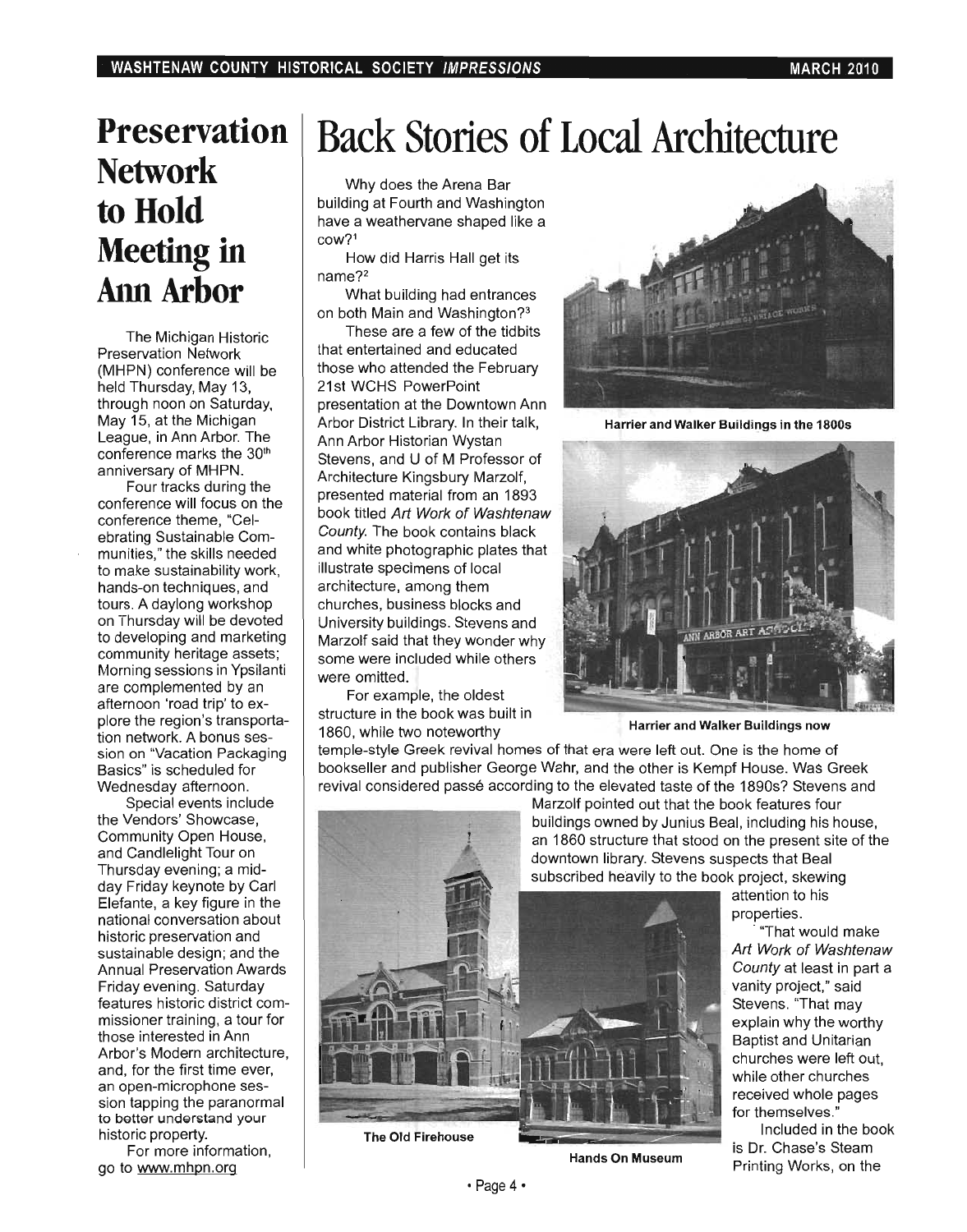northwest corner of Main and Miller. It was built in stages, in 1864 and 1868, by Alvan Wood Chase. Until its sale a year or two ago, it housed the Dobson-Macomber Insurance offices, still looking like old photos except for the loss of an unusual arched cornice.

"Rice Beal, uncle and adopted father of Junius, acquired the newly-completed Dr. Chase Building in 1869, when Chase, a raging hypochondriac unable to cope with the stress of a successful business, decided to sell everything he owned and leave Ann Arbor," said Stevens. "Beal also bought Chase's weekly newspaper, The Peninsular Courier and Family Visitant, and the stock and rights to future publication of a bestselling volume of advice and home remedies, Dr. Chase's Recipe Book. The book was already selling well, but it became wildly successful under Beal's ownership  $-$  a publishing phenomenon that made Junius Beal a millionaire.



Dr. Chase's Steam Printing Works



The Dobson McComber Building

"In 1883, Rice Beal built the exuberantly over decorated Beal Block, on the northeast corner of Main and Ann," continued Stevens. "The upper floors held offices while the first floor was rented to the U. S. Post Office. In 1935, the Beal Block was torn down for a planned expansion of the Ann Arbor News headquarters next door. At the last minute the News decided to build new on the corner of Huron and Division, where a daily paper was assembled until publication ceased in 2009. The Beal lot was vacant until 1940, when a Kroger store was built on the corner. When Kroger left, the building became a Salvation Army Thrift Store. A new Washtenaw County office building now occupies the site."

Junius Beal inherited the Courier Block (Dr. Chase's) and the Beal Block when Rice died in 1883. Junius, who served for 32 years as a U of M regent, acquired the former Gregory Hotel in 1885 and remodeled the upper two floors for the use of Ann Arbor Masonic lodges. The Masonic Block was on the northwest corner of Main and Huron. There was a big Masonic assembly hall on the top floor and several storefronts on the bottom floor, including the Ann Arbor Savings Bank and George Wahr's bookstore.

"In the mid-20th century, when the Municipal Court was there in rented space, it was known as the Municipal Court Building," Stevens adds. "After 1924 when the Masons moved to a new Masonic Temple, a drop ceiling in the great room obscured the view of the original painted ceiling and its murals and the old assembly hall was cut up into small offices. One of these became the county legal aid office, where in 1971, somebody left an electric coffee pot plugged in overnight, igniting a fire that gutted the building. The brick walls remained standing, however, supported in part by an aluminum skin that had covered the outside. The corner lot stood vacant for nearly 15 years before Hobbs and Black designed One North Main."

Talking about their preservation work, Stevens and Marzolf said they are proud of helping to save the Haarer (1888) and Walker (1893) buildings, on Liberty west of Main, and the firehouse (1882) on Huron at Fifth. The old firehouse, once painted bright red, is now part of the Hands On Museum.

"If one looks closely at the decoration above the windows, one will see symbols of firemen's helmets and speaking trumpets," said Marzolf. "Firefighters in that era were

volunteers who did not wear uniforms when they were summoned to fires. The helmet was the badge of office and the speaking trumpet was used by the foreman to issue orders to civilian helpers. The tower was not only lovely but functional as well. Its height offered a vantage point for spotting fires and for allowing the fire bell to be heard at a distance."

The lecturers decried demolition and faddish renovations. They cited fiveterm Ann Arbor Mayor William E. Brown Jr's "get rid of it" philosophy. Brown, who was mayor from 1945 to 1957, spurred razing of the old Washtenaw County Court House to build the current structure.

Stevens and Marzolf remarked that the 1950s were a difficult decade for old buildings. Several were saved, only to be covered with aluminum paneling, which Marzolf confessed he had thought "grand at the time. "He now "shudders at the thought."

#### Answers to questions in first paragraph

- 1. It was Hoelzle's Meat market at one time.
- 2. Samuel Smith Harris, Episcopal Bishop of Michigan, was instrumental in raising funds for this building, which was to be a center for Episcopal students at the **University**
- 3. The Eberbach Hardware Company  $-$  perhaps the least prepossessing work of architecture in the book